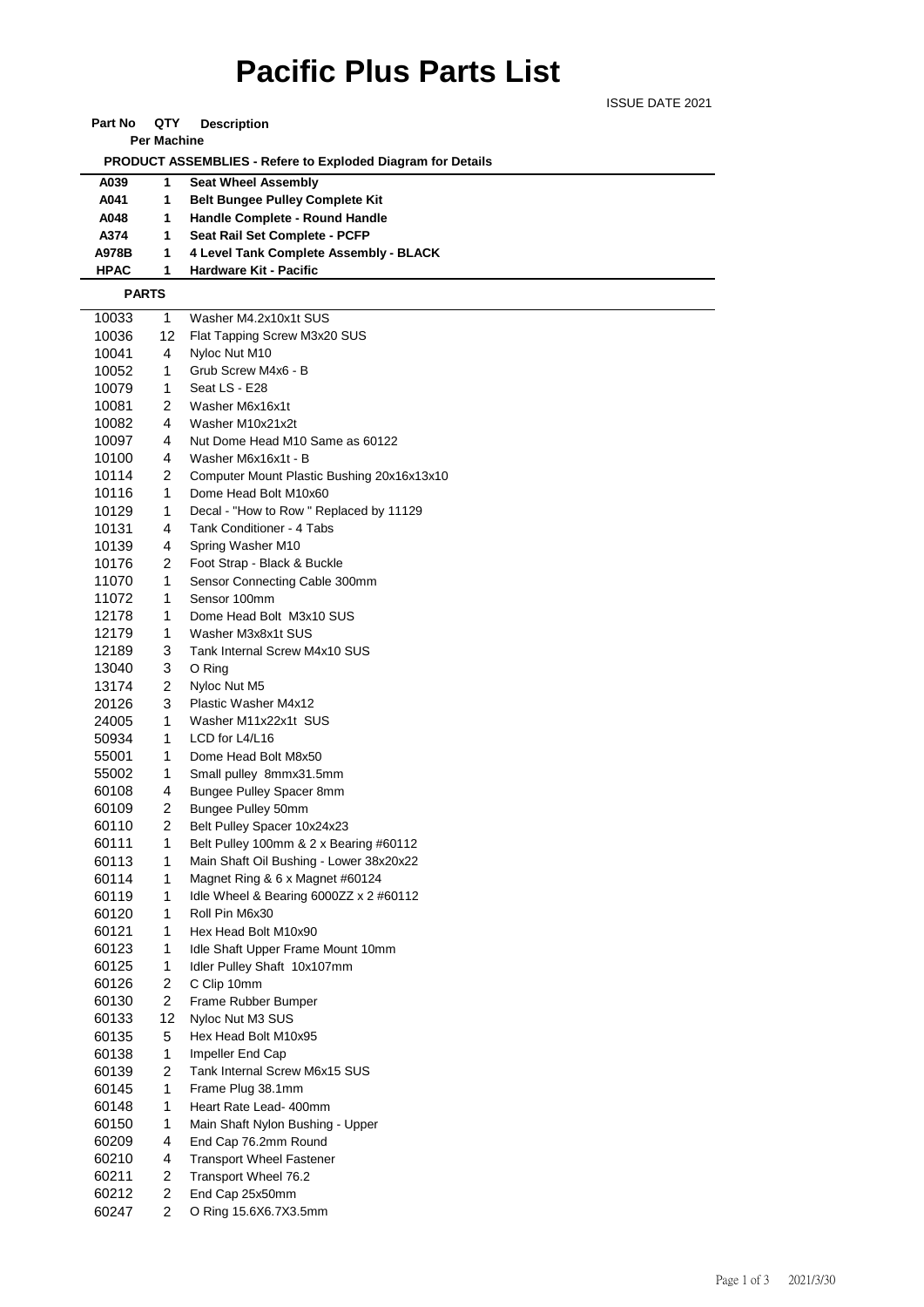| Part No | QTY                | <b>Description</b>                                                              |
|---------|--------------------|---------------------------------------------------------------------------------|
|         | <b>Per Machine</b> |                                                                                 |
| 60304   | 1                  | <b>Flywheel Upper Shaft</b>                                                     |
| 60316   | 1                  | Flywheel Lower Shaft with Impeller #64971- L4/L5 - B                            |
| 60400   | 1                  | Rear Leg - PACAR                                                                |
| 60504   | 1                  | Handle/Belt Rubber Cover                                                        |
| 60506   | 2                  | Handle Grip 26x22x2tx210                                                        |
| 60615   | 1                  | Bungee Cord 8mmx1950 & Inner Clip #65922                                        |
| 60702   | 4                  | Seat Wheel - HS                                                                 |
| 60706   | 2                  | Inner Axle Bushing Long                                                         |
| 60707   | 3                  | Hex Bolt M8x120mm                                                               |
| 60708   | 1                  | Washer M8x19x1.6                                                                |
| 60708   | 2                  | Washer M8x19x1.6                                                                |
| 60709   | 1                  | Nyloc Nut M8                                                                    |
| 60802   | 1                  | Rear Leg Internal Mounting Plate                                                |
| 60803   | 2                  | Rubber Bump Stop - Seat Rail                                                    |
| 60804   | 2                  | Rubber End Cap 75x50 - Seat Rail                                                |
| 60805   | 2                  | Rear Leg Adjustable Height End Caps                                             |
| 60806   | 1                  | Dome Head Bolt M10x180                                                          |
| 60807   | 4                  | Counter Sunk Bolt M6x10                                                         |
| 60808   | 2                  | Dome Head Bolt M8x15                                                            |
| 60809   | 1                  | Plastic Dome Cap 10mm                                                           |
| 60900   | 1                  | Belt Bungee Pulley Complete & Velcro #60903 & One Way Bearings#90136            |
| 61001   | 5                  | Tank Bonding Strip 3M-VHB 40x40x1mm                                             |
| 61007   | 1                  | Main Frame Lower Warning Decal - Tank                                           |
| 61063   | 2                  | Footplate Slider with Velcro #65997                                             |
| 61064   | 2                  | Footplate Slider Base 120x111x22.8                                              |
| 61066   | 1                  | Plastic Washer M5920.1x2T                                                       |
| 61067   | 10                 | Dome Head Bolt M5x15                                                            |
| 61100   | 1                  | Upper Main Frame with Decal #61004 & #69103- PCFP                               |
| 61128   | 2                  | Dome Head Bolt M8x65                                                            |
| 61129   | 2                  | Nut Dome Head M8                                                                |
| 61297   | 1                  | Vertical Seat Rail bolt dampener                                                |
| 62002   | 1                  | Siphon                                                                          |
| 63054   | 1                  | Lower Frame - PACAR                                                             |
| 63132   | 12                 | Allen Key Bolt-M3x20 - SUS                                                      |
| 63144   | 1                  | Tank Plug for HS Tank                                                           |
| 64141   | 1                  | Computer with USB - L4                                                          |
| 64983   | 1                  | L4/L5 Tank Adjuster Outer Valve & Rubber Spacer #66974 & M6 Ball Plunger #66976 |
| 64986   | 1                  | Adjuster Knob for Plus / V / XL - Black                                         |
| 64988   | 1                  | L4/L5 Valve Base - Black                                                        |
| 65118   | 1                  | Tank Large Ring Seal - Black 499x5.8 Black                                      |
| 65121   | 2                  | Seat Frame Bracket                                                              |
| 65125   | 1                  | Rubber End Cap - Main Frame                                                     |
| 65913   | 4                  | Dome Head Bolt M6x20 - B                                                        |
| 65921   | 6                  | Washer M8.5x19x1.6t - B                                                         |
| 65931   | 3                  | Nyloc Nut M8 - B                                                                |
| 65947   | 4                  | Seat Wheel Short Spacer 12.7x8.1x13 - B                                         |
| 65980   | 1                  | Lower Tank Shell with Decal #61006                                              |
| 65982   | 1                  | Inner Reserve Tank Shell / AR                                                   |
| 66973   | 1                  | <b>Rubber Seal</b>                                                              |
| 66989   | 1                  | Shaft for Valve - L4                                                            |
| 66992   | 4                  | Flat Tapping Screw M3x16 - SUS                                                  |
| 66994   | 1                  | L4 Tank Adjuster Inner Valve-Black                                              |
| 66997   | 1                  | L4 Adjuster Knob Base with Decals #66995 - Black                                |
| 67981   | 1                  | Upper Tank Shell - L4 Decal # 66959 & Double Lip Seal # 66972                   |
| 67988   | 1                  | End Cap - Adjuster Knob                                                         |
| 90101   | 2                  | Rubber Hook Cover 8mm x 80mm                                                    |
| 90707   | 1                  | Lower Seat Wheel Axle Spacer                                                    |
|         |                    |                                                                                 |